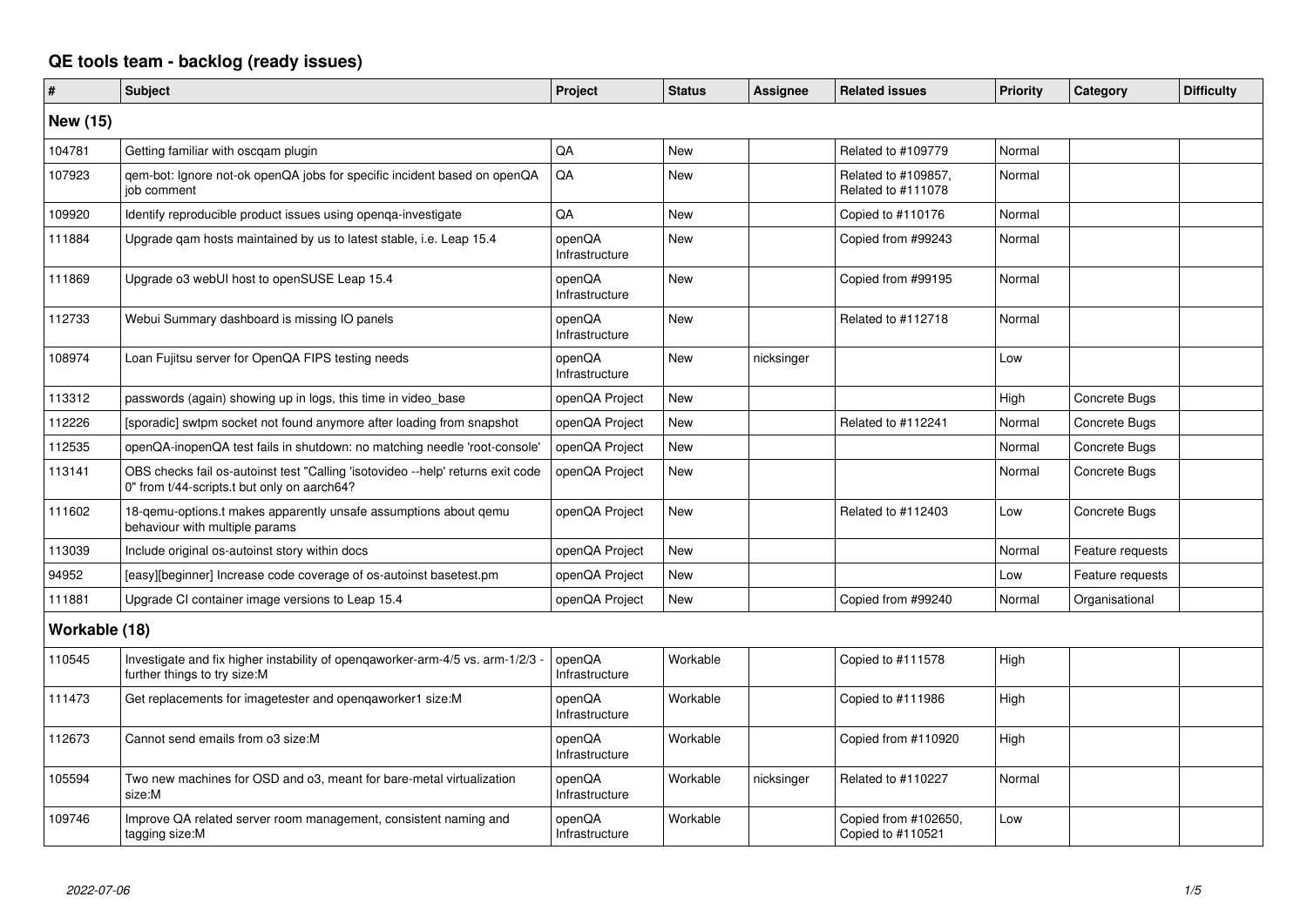| $\vert$ #       | Subject                                                                                                                                                                                           | Project                  | <b>Status</b> | <b>Assignee</b> | <b>Related issues</b>                                                                                                                                                              | <b>Priority</b> | Category         | <b>Difficulty</b> |
|-----------------|---------------------------------------------------------------------------------------------------------------------------------------------------------------------------------------------------|--------------------------|---------------|-----------------|------------------------------------------------------------------------------------------------------------------------------------------------------------------------------------|-----------------|------------------|-------------------|
| 109112          | Improve os-autoinst sshXtermVt.pm connection error handling (was: "Test<br>died: Error connecting to <root@redcurrant-4.ga.suse.de>: No route to<br/>host") size:M</root@redcurrant-4.ga.suse.de> | openQA<br>Infrastructure | Workable      |                 | Related to #98832, Has<br>duplicate #109719                                                                                                                                        | Low             |                  |                   |
| 111338          | Open source https://gitlab.suse.de/qa-maintenance/mtui size:M                                                                                                                                     | QA                       | Workable      |                 | Copied to #111341                                                                                                                                                                  | Low             |                  |                   |
| 113138          | sporadic failure in openQA test "t/ui/23-audit-log.t" size:M                                                                                                                                      | openQA Project           | Workable      |                 |                                                                                                                                                                                    | High            | Concrete Bugs    |                   |
| 107941          | [sporadic] openQA Fullstack test t/full-stack.t can still fail with "udevadm" log<br>message size:M                                                                                               | openQA Project           | Workable      |                 |                                                                                                                                                                                    | Low             | Concrete Bugs    |                   |
| 113201          | Integrate spike solution for accessing VMWare's VNC-over-websockets into<br>os-autoinst's VNC console size:M                                                                                      | openQA Project           | Workable      |                 |                                                                                                                                                                                    | High            | Feature requests |                   |
| 113189          | Research where we need limits size:S                                                                                                                                                              | openQA Project           | Workable      |                 |                                                                                                                                                                                    | Normal          | Feature requests |                   |
| 111066          | Document suggested workflows for multiple teams reviewing openQA test<br>results size:M                                                                                                           | openQA Project           | Workable      |                 |                                                                                                                                                                                    | Normal          | Feature requests |                   |
| 81899           | [easy][beginner] Move code from isotovideo to a module size:M                                                                                                                                     | openQA Project           | Workable      | okurz           | Related to #108530                                                                                                                                                                 | Low             | Feature requests |                   |
| 99663           | Use more perl signatures - os-autoinst size:M                                                                                                                                                     | openQA Project           | Workable      | okurz           | Related to #102146,<br>Related to #104986,<br>Related to #104520,<br>Related to #106654,<br>Related to #108323,<br>Related to #110983,<br>Related to #112319,<br>Copied to #100967 | Low             | Feature requests |                   |
| 100967          | Use more perl signatures - openQA size:M                                                                                                                                                          | openQA Project           | Workable      | okurz           | Copied from #99663,<br>Copied to #105127                                                                                                                                           | Low             | Feature requests |                   |
| 106056          | [virtualization][tools] Improve retry behaviour and connection error handling<br>in backend::ipmi (was: "Fail to connect openqaipmi5-sp.qa.suse.de on our<br>osd environment") size:M             | openQA Project           | Workable      |                 | Related to #102650                                                                                                                                                                 | Low             | Feature requests |                   |
| 111254          | Cover code of os-autoinst path backend/ fully (statement coverage) size:M                                                                                                                         | openQA Project           | Workable      |                 | Blocked by #109620,<br>Copied from #111251                                                                                                                                         | Low             | Feature requests |                   |
| 111770          | Limit finished tests on /tests, but query configurable and show complete<br>number of jobs size:S                                                                                                 | openQA Project           | Workable      |                 |                                                                                                                                                                                    | Low             | Feature requests |                   |
| In Progress (2) |                                                                                                                                                                                                   |                          |               |                 |                                                                                                                                                                                    |                 |                  |                   |
| 111341          | Open source https://gitlab.suse.de/qa-maintenance/qam-oscplugin/ size:M                                                                                                                           | QA                       | In Progress   | osukup          | Copied from #111338                                                                                                                                                                | Normal          |                  |                   |
| 111992          | Deal with QEMU and OVMF default resolution being 1280x800, affecting (at<br>least) qxl size:M                                                                                                     | openQA Project           | In Progress   | tinita          | Related to #111866,<br>Related to #111863                                                                                                                                          | High            | Feature requests |                   |
| Blocked (33)    |                                                                                                                                                                                                   |                          |               |                 |                                                                                                                                                                                    |                 |                  |                   |
| 97862           | More openQA worker hardware for OSD size:M                                                                                                                                                        | openQA<br>Infrastructure | Blocked       | okurz           | Copied from #97043,<br>Copied to #104970                                                                                                                                           | High            |                  |                   |
| 103736          | Make aarch64 machine chan-1 up and running after it is broken size:M                                                                                                                              | openQA<br>Infrastructure | Blocked       | nicksinger      |                                                                                                                                                                                    | High            |                  |                   |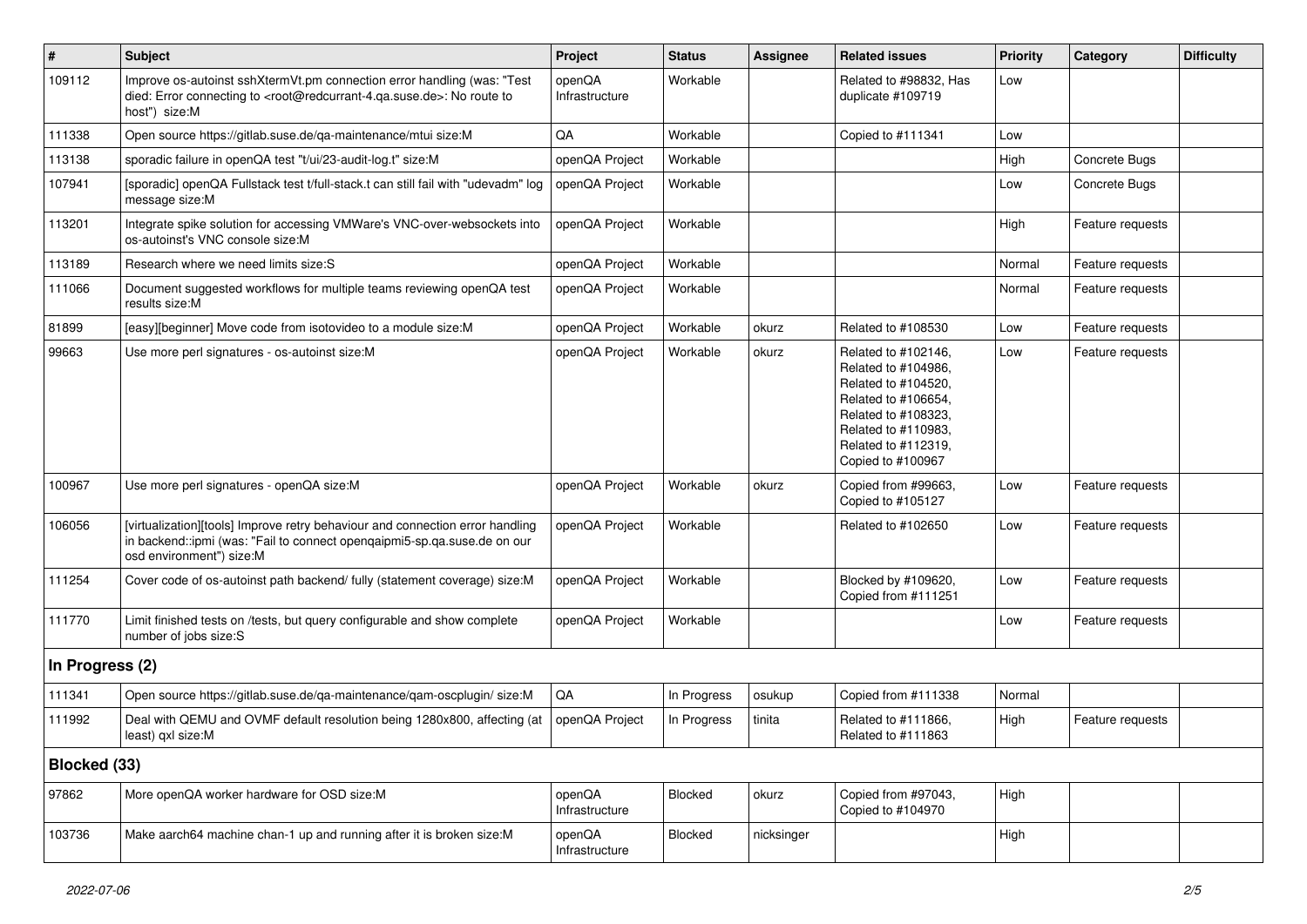| $\vert$ # | Subject                                                                                                                                           | Project                  | <b>Status</b>  | <b>Assignee</b> | <b>Related issues</b>                                                               | <b>Priority</b> | Category         | <b>Difficulty</b> |
|-----------|---------------------------------------------------------------------------------------------------------------------------------------------------|--------------------------|----------------|-----------------|-------------------------------------------------------------------------------------|-----------------|------------------|-------------------|
| 110920    | Emails from o3 are rejected by mx2.suse.de for certain sender/recipients<br>size:S                                                                | openQA<br>Infrastructure | Blocked        | okurz           | Copied from #110629,<br>Copied to #112673                                           | High            |                  |                   |
| 91646     | [saga][epic] SUSE Maintenance QA workflows with fully automated testing,<br>approval and release                                                  | QA                       | Blocked        | okurz           | Copied to #99303                                                                    | Normal          |                  |                   |
| 96539     | Conclude migration of qam.suse.de                                                                                                                 | QA                       | Blocked        | okurz           |                                                                                     | Normal          |                  |                   |
| 94105     | [epic] Use feedback from openga-investigate to automatically inform on<br>github pull requests, open tickets, weed out automatically failed tests | QA                       | Blocked        | okurz           | Related to #91773,<br>Related to #107014                                            | Normal          |                  |                   |
| 110884    | [epic] Properly maintained open source mtui+oscqam                                                                                                | QA                       | Blocked        | okurz           |                                                                                     | Normal          |                  |                   |
| 111347    | [saga][epic] Properly maintained Maintenance QA tooling                                                                                           | QA                       | <b>Blocked</b> | okurz           | Copied from #99303                                                                  | Normal          |                  |                   |
| 111863    | Upgrade o3 workers to openSUSE Leap 15.4                                                                                                          | openQA<br>Infrastructure | Blocked        | okurz           | Related to #111992,<br>Copied from #99189                                           | Normal          |                  |                   |
| 111866    | Upgrade osd workers and openqa-monitor to openSUSE Leap 15.4                                                                                      | openQA<br>Infrastructure | Blocked        | okurz           | Related to #111992,<br>Copied from #99192                                           | Normal          |                  |                   |
| 111872    | Upgrade osd webUI host to openSUSE Leap 15.4                                                                                                      | openQA<br>Infrastructure | Blocked        | okurz           | Copied from #99198                                                                  | Normal          |                  |                   |
| 111986    | Ensure uno.openqanet.opensuse.org is properly used                                                                                                | openQA<br>Infrastructure | Blocked        | okurz           | Copied from #111473                                                                 | Normal          |                  |                   |
| 112367    | [tools] python-paramiko on Leap/SLE throws exception with ed25519 key<br>size:M                                                                   | $\mathsf{QA}$            | Blocked        | jbaier_cz       |                                                                                     | Normal          |                  |                   |
| 101048    | [epic] Investigate and fix higher instability of opengaworker-arm-4/5 vs.<br>arm- $1/2/3$                                                         | openQA Project           | Blocked        | mkittler        | Related to #101030                                                                  | High            | Concrete Bugs    |                   |
| 98952     | [epic] t/full-stack.t sporadically fails "clickElement: element not interactable"<br>and other errors                                             | openQA Project           | Blocked        | mkittler        | Related to #101734                                                                  | Low             | Concrete Bugs    |                   |
| 109668    | [saga][epic] Stable and updated non-gemu backends for SLE validation                                                                              | openQA Project           | Blocked        | okurz           | Related to #37339                                                                   | High            | Feature requests |                   |
| 80142     | [saga][epic] Scale out: Redundant/load-balancing deployments of openQA,<br>easy containers, containers on kubernetes                              | openQA Project           | Blocked        | okurz           | Related to #80466,<br>Related to #92893,<br>Related to #110497                      | High            | Feature requests |                   |
| 100688    | [epic][virtualization][3rd party hypervisor] Add svirt backend compatibility for<br>vmware 7.0                                                    | openQA Project           | Blocked        | okurz           |                                                                                     | High            | Feature requests |                   |
| 109656    | [epic] Stable non-gemu backends                                                                                                                   | openQA Project           | Blocked        | okurz           | Related to #99345                                                                   | Normal          | Feature requests |                   |
| 91914     | [epic] Make reviewing openQA results per squad easier                                                                                             | openQA Project           | Blocked        | okurz           | Related to #52655,<br>Related to #93710, Copied<br>from #91467, Copied to<br>#99306 | Normal          | Feature requests |                   |
| 92854     | [epic] limit overload of openQA webUI by heavy requests                                                                                           | openQA Project           | Blocked        | okurz           | Copied from #92770                                                                  | Normal          | Feature requests |                   |
| 97190     | Limit size of initial requests everywhere, e.g. /, /tests, etc., over webUI and<br><b>API</b>                                                     | openQA Project           | Blocked        | okurz           | Related to #41054,<br>Related to #110680,<br>Related to #110677                     | Normal          | Feature requests |                   |
| 98472     | [epic] Scale out: Disaster recovery deployments of existing openQA<br>infrastructures                                                             | openQA Project           | Blocked        | okurz           |                                                                                     | Normal          | Feature requests |                   |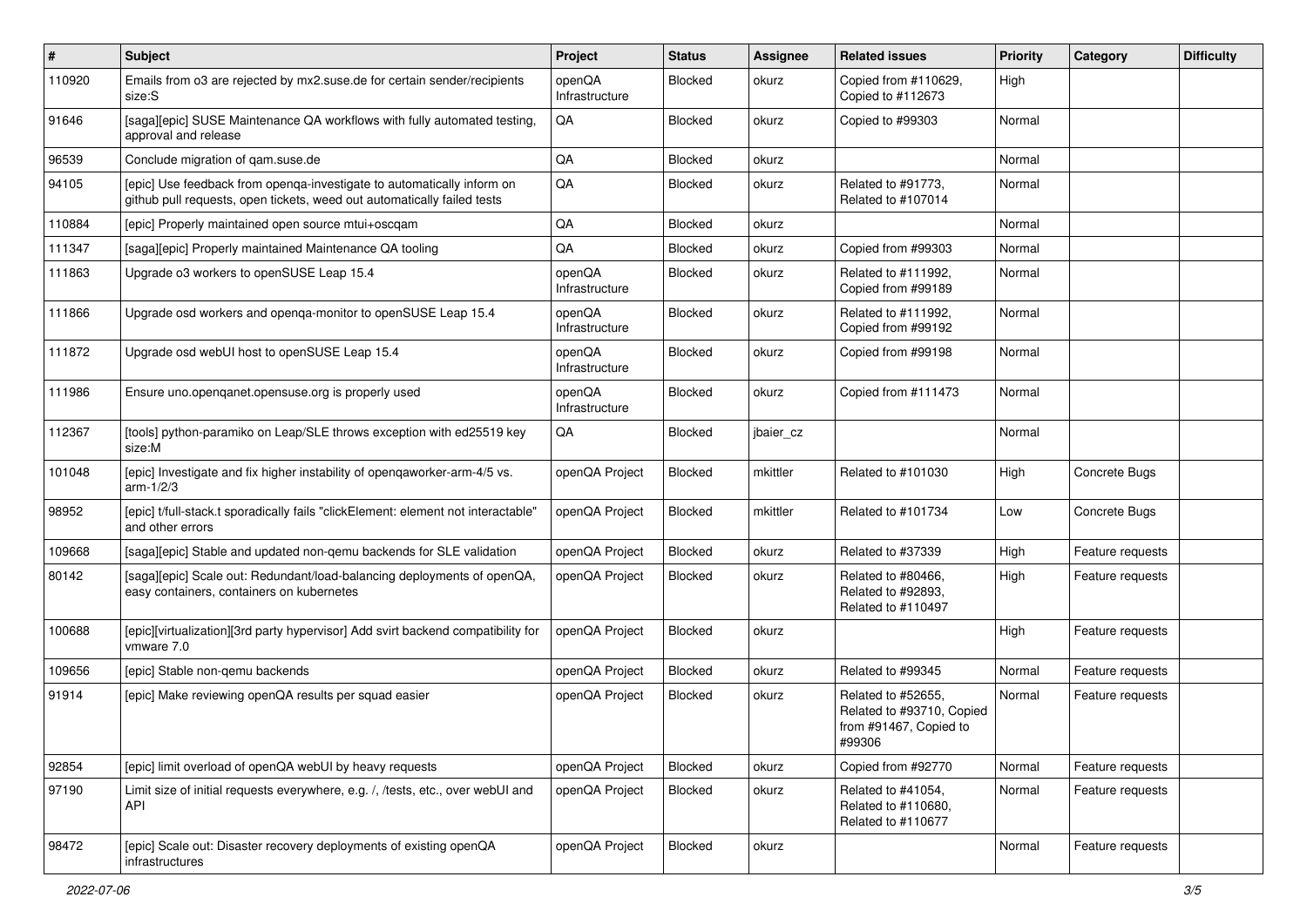| $\vert$ #     | <b>Subject</b>                                                                                                                                                                                                            | Project                  | <b>Status</b>  | <b>Assignee</b> | <b>Related issues</b>                                                                                                                                    | <b>Priority</b> | Category                  | <b>Difficulty</b> |
|---------------|---------------------------------------------------------------------------------------------------------------------------------------------------------------------------------------------------------------------------|--------------------------|----------------|-----------------|----------------------------------------------------------------------------------------------------------------------------------------------------------|-----------------|---------------------------|-------------------|
| 103962        | [saga][epic] Easy multi-machine handling: MM-tests as first-class citizens                                                                                                                                                | openQA Project           | Blocked        | mkittler        | Copied to #112862                                                                                                                                        | Normal          | Feature requests          |                   |
| 103971        | [epic] Easy *re*-triggering and cloning of multi-machine tests                                                                                                                                                            | openQA Project           | <b>Blocked</b> | mkittler        | Related to #66071                                                                                                                                        | Normal          | Feature requests          |                   |
| 106922        | [epic][sporadic] openqa_from_git fails in dashboard due to<br>ensure_unlocked_desktop not expecting password entry screen in case of<br>locked desktop auto_review:"match=desktop-runner,screenlock timed<br>out.*":retry | openQA Project           | Blocked        | okurz           | Related to #103122,<br>Related to #92092,<br>Related to #44441,<br>Related to #46589.<br>Related to #64078, Copied<br>from #106919, Copied to<br>#108527 | Normal          | Feature requests          |                   |
| 108530        | os-autoinst plugins: x11 start program from os-autoinst-distri-openQA<br>dynamically loaded from another git repo size:M                                                                                                  | openQA Project           | Blocked        | cdywan          | Related to #81899                                                                                                                                        | Normal          | Feature requests          |                   |
| 108527        | [epic] os-autoinst plugins (or wheels or leaves or scrolls) for scalable code<br>reuse of helper functions and segmented test distributions                                                                               | openQA Project           | <b>Blocked</b> | okurz           | Copied from #106922                                                                                                                                      | Normal          | Feature requests          |                   |
| 109846        | [epic] Ensure all our database tables accomodate enough data, e.g. bigint<br>for ids                                                                                                                                      | openQA Project           | <b>Blocked</b> | okurz           | Copied from #109836                                                                                                                                      | Normal          | Feature requests          |                   |
| 99660         | [epic] Use more perl signatures in our perl projects                                                                                                                                                                      | openQA Project           | Blocked        | okurz           |                                                                                                                                                          | Low             | Feature requests          |                   |
| 109740        | [epic] Stable os-autoinst unit tests with good coverage                                                                                                                                                                   | openQA Project           | Blocked        | okurz           | Related to #109620                                                                                                                                       | Low             | Feature requests          |                   |
| 111860        | [epic] Upgrade all our infrastructure, e.g. o3+osd workers+webui and<br>production workloads, to openSUSE Leap 15.4                                                                                                       | openQA Project           | Blocked        | okurz           | Copied from #99183                                                                                                                                       | Normal          | Organisational            |                   |
| 99579         | [epic][retro] Follow-up to "Published QCOW images appear to be<br>uncompressed"                                                                                                                                           | openQA Project           | <b>Blocked</b> | okurz           | Related to #96557, Copied<br>from #99246                                                                                                                 | Low             | Organisational            |                   |
| Feedback (10) |                                                                                                                                                                                                                           |                          |                |                 |                                                                                                                                                          |                 |                           |                   |
| 112898        | Minion workers alert triggering on and off size:M                                                                                                                                                                         | $\mathsf{QA}$            | Feedback       | okurz           | Related to #96380                                                                                                                                        | High            |                           |                   |
| 113087        | [qa-tools][qem-bot] malformed data in smelt incident causes smelt sync fail                                                                                                                                               | QA                       | Feedback       | okurz           |                                                                                                                                                          | High            |                           |                   |
| 111171        | Handle installation of new FC switch                                                                                                                                                                                      | openQA<br>Infrastructure | Feedback       | okurz           |                                                                                                                                                          | Low             |                           |                   |
| 109737        | [opensuse][sporadic] test fails in chromium due to lost characters when<br>typing in the address bar size:M                                                                                                               | openQA Tests             | Feedback       | cdywan          | Related to #107632                                                                                                                                       | High            | Bugs in existing<br>tests |                   |
| 113030        | test distribution directory git revision can be parsed as "UNKNOWN" and<br>openQA investigation fails to show test git log                                                                                                | openQA Project           | Feedback       | okurz           |                                                                                                                                                          | High            | Concrete Bugs             |                   |
| 111989        | Seems like o3 machines do not automatically reboot anymore, likely<br>because we continuously call `zypper dup` so that the nightly upgrades don't<br>find any changes? size:M                                            | openQA Project           | Feedback       | okurz           | Copied from #105379                                                                                                                                      | Normal          | Concrete Bugs             |                   |
| 113282        | Many incompletes due to VNC error "backend died: unexpected end of data<br>at /usr/lib/os-autoinst/consoles/VNC.pm line 183.", especially on o3/aarch64                                                                   | openQA Project           | Feedback       | mkittler        | Related to #111004                                                                                                                                       | Normal          | Concrete Bugs             |                   |
| 112265        | Just use bigint in all our database tables (for auto-incremented ID-columns)                                                                                                                                              | openQA Project           | Feedback       | mkittler        | Related to #112718                                                                                                                                       | Normal          | Feature requests          |                   |